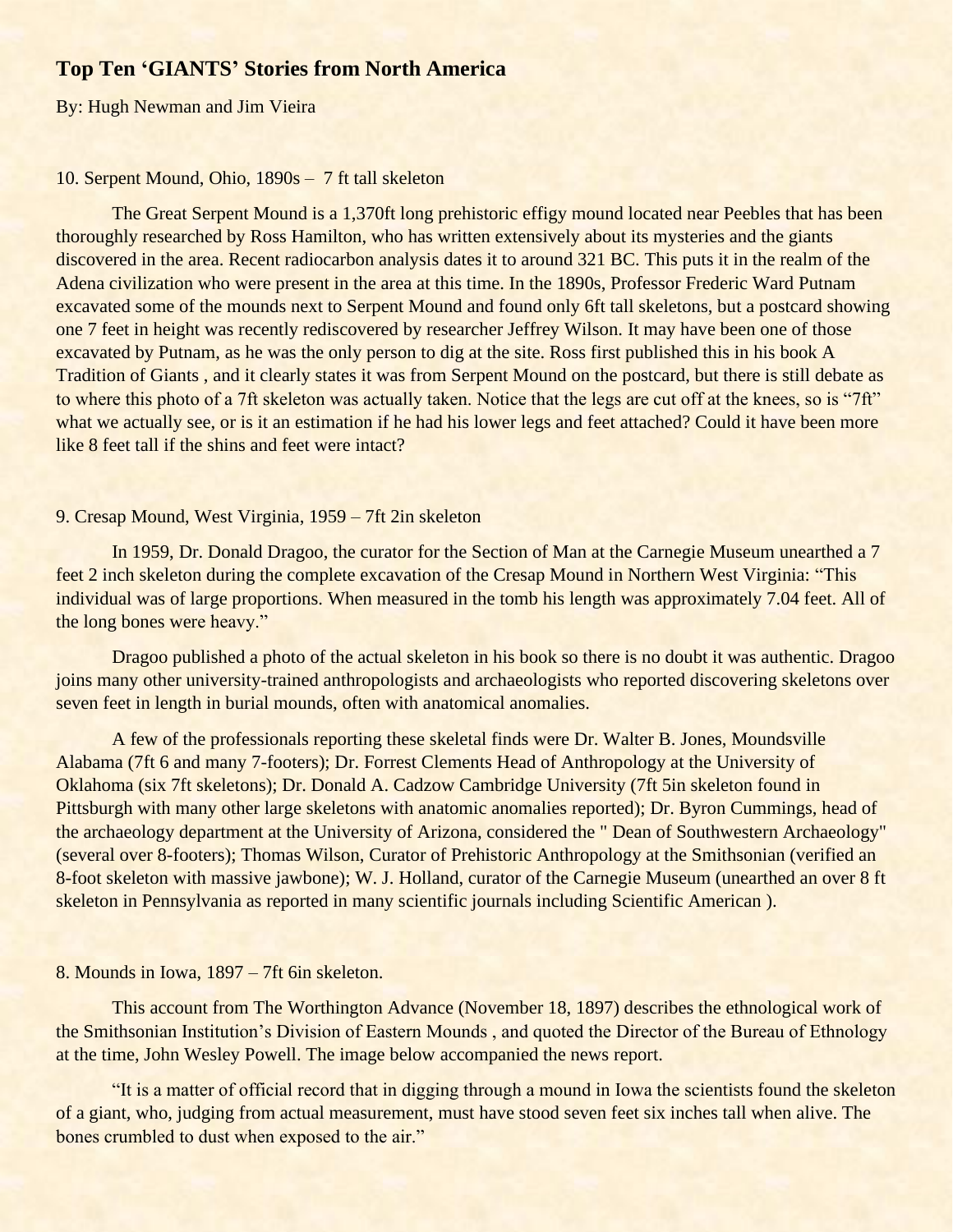7. Steelville, Missouri, 1933 – 8ft skeleton.

As part of the Search for the Lost Giants show, Jim and fellow researcher James Clary investigated the following account that had this heading:

"An Ancient Ozark Giant Dug Up Near Steelville: Strange discovery made by a boy looking for arrowheads, gives this Missouri Town an absorbing mystery to ponder."

From The Steelville Ledger (June 11, 1933):

 $\triangleright$  "... he turned up the complete skeleton of an 8 foot giant. The grisly find was brought to Dr. R. C. Parker here and stretched out to its enormous length in a hallway of his office where it has since remained the most startling exhibit Steelville has ever had on public view."

While reading through the microfilm at the Steelville library three reports of the find where uncovered including the photo that shows Les Eaton, a 6-foot man, laid out next to the 8-foot skeleton in Dr. Parkers office. The Steelville Ledger reported that the skeleton was packed up and shipped to the Smithsonian, never to be heard of again.

### 6. Miamisburg, Montgomery County, Ohio – 8ft 1.5 inch skeleton.

Miamisburg Mound is believed to have been built by the Adena Culture, anywhere between 1000 to 200 BC. It is the largest conical burial mound in Ohio, once nearly 70 feet tall (the height of a seven-story building) and 877 feet in circumference. Hugh investigated this site in September 2012 and after talking to some researchers at the local historical society, he found there were other skeletal remains reported in the nearby area.

Numerous skeletal remains were uncovered from the mound, including a giant jawbone and " bones of unusual size ," but it was the discovery half-a-mile away that became a national sensation and was reported in The Middletown Signal, January 17, 1899 with the headline: " Bones of Prehistoric Giant Found Near Miamisburg ":

"The skeleton of a giant found near Miamisburg is the cause of much discussion not only among the curious and illiterate but among the learned scientists of the world. The body of a man more gigantic than any ever recorded in human history, has been found in the Miami Valley, in Ohio. The skeleton it is calculated must have belonged to a man 8 feet 1.5 inches in height."

Professor Thomas Wilson curator of prehistoric anthropology at the Smithsonian Institution, said the following after examining the find: "The authenticity of the skull is beyond any doubt. Its antiquity unquestionably great, to my own personal knowledge several such crania were discovered in the Hopewell group of mounds in Ohio. The jaws were prognathus (projecting beyond the face) and the facial index remarkably low."

### 5. The San Diego Giant, 1895 – 8ft 4 inch mummy.

This fascinating discovery reports on a giant mummy found in San Diego (that is currently believed to be a hoax). However, let's take a closer look, as there is some intrigue and inconsistency with this popular story. This first report appeared in 1895 with the sub-headings " Nine Feet High and Probably a California Indian. Measurement Well Authenticated. Other Big Men and Women of Fact and Fable Who Are Famous Types if Gigantism. " When accurately measured it turned out to be 8ft 4 inches and was " carefully inspected and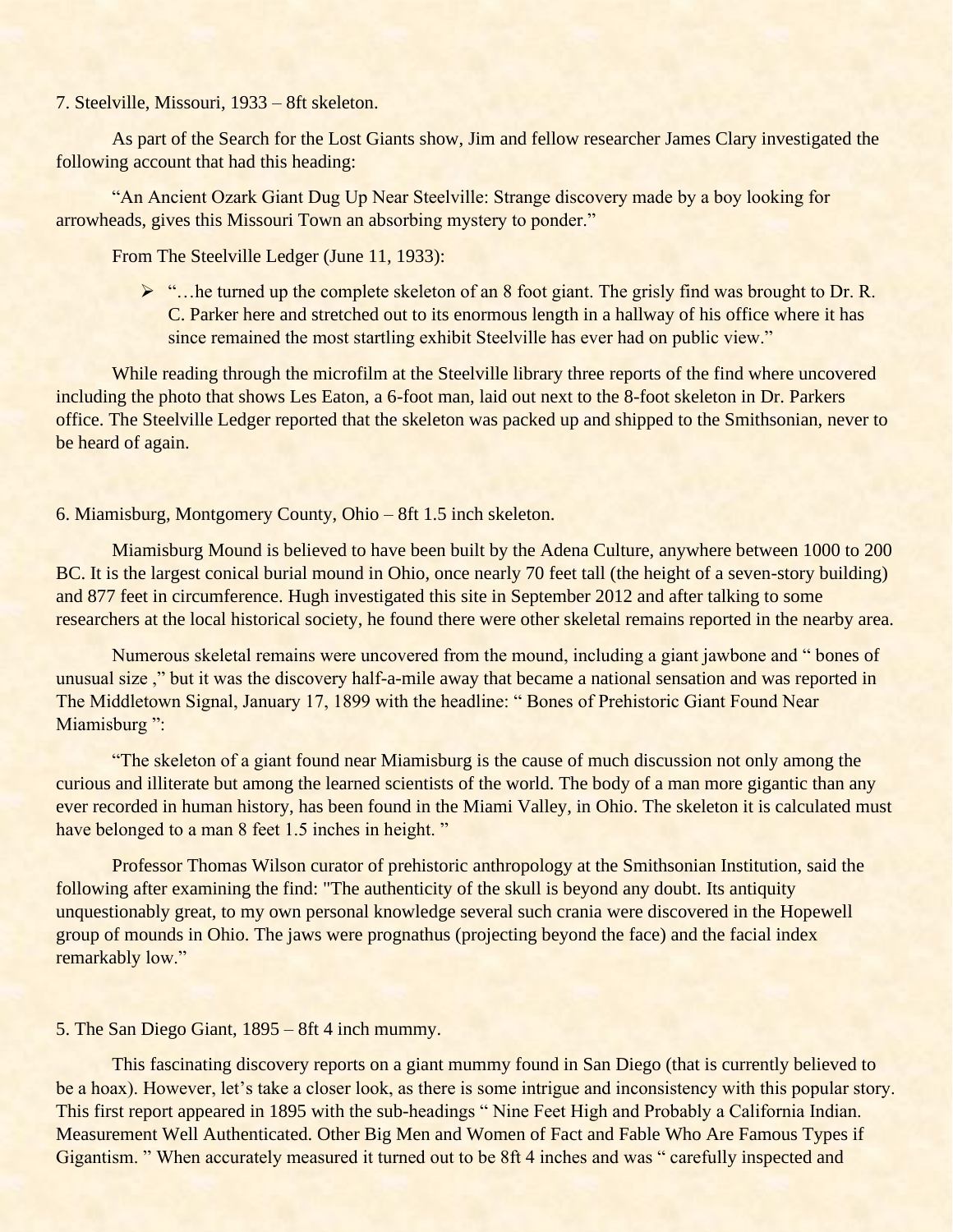measured by Prof. Thomas Wilson, Curator of the Department of Prehistoric Anthropology in the Smithsonian Institution, and by other scientists." 3

Thirteen years later—in 1908—when the mummy was being exhibited, the Smithsonian ran some tests and suddenly dismissed it as a hoax, saying it was made from "gelatin." The fact that it took that long, and after spending \$500 to acquire it, plus the fact that it was " carefully inspected " by experts thirteen years earlier does suggest there may be more to this story than meets the eye.

Interestingly, Aleš Hrdlička, joined the Smithsonian in 1903, right in between the discovery and the final debunking. He was not interested in giants and made a concerted effort to eradicate them from the historical record. It is also interesting to note that the Director of Prehistoric Anthropology, Thomas Wilson, and the ethnologist in charge. W. J. McGee were both involved in this story, and were obviously keen to make sure the Smithsonian got it back to their headquarters at an immense cost (\$500 in 1895 equates to \$14,285 today). But why would they bother doing that if it was simply a sideshow hoax?

The strange twists, and Smithsonian involvement, and the immense amount of money spent on this makes this worthy of inclusion in this Top Ten. A similar mummified giant also turned up at Spiro Mounds, Oklahoma. It measured 8ft 5 in and was on display for a few months, where it was seen by several people before it disappeared.

## 4. Catalina Island, California – 9 ft 2 inch skeleton (and other 7ft – 8ft examples).

The Channel Islands off the coast of California have turned up numerous oversized skeletons. The story is intriguing and controversial, and it stars amateur archaeologist Ralph Glidden and his bizarre museum, but before the main act, a German naturalist got the story going in 1913. Dr. A. W. Furstenan reported unearthing an 8 ft tall skeleton with artifacts such as mortar, pestles and arrowheads on Catalina. He was told of a legend while in Mexico of a giant and noble race that lived on the Island, who existed long before the white man and had since vanished. 5

Amateur archaeologist Ralph Glidden unearthed and collected a total of 3,781 skeletons on the Channel Islands between 1919 and 1930. Working for the Heye Foundation of New York he unearthed a 9ft 2 in skeleton and several measuring over 7 feet:

"A skeleton of a young girl, evidently of high rank, within a large funeral urn, was surrounded by those of sixty-four children, and in various parts of the island more than three thousand other skeletons were found, practically all the males averaging around seven feet in height, one being seven feet eight inches from the top of his head to the ankle, and another being 9 feet 2 inches tall." 6

As part of Search for the Lost Giants , Jim and Bill Vieira visited Catalina to investigate the contents of the box, and indeed there were photos of hundreds of skeletons and skulls, excavations, artifacts, and burials. They also uncovered an account of a 28-inch femur unearthed by Glidden on San Nicolas Island reported by the judge of Avalon, Earnest Windle. This would make the skeleton over 8 feet tall.

3. Beaver Lake, Ozark Caves, Arkansas, 1913 – Nearly 10 ft skeleton and huge skulls.

This account from an Ozark cave in Arkansas is found in The New Age Magazine (Volume 18, 1913) given by the highly regarded reporter Victor Schoffelmeyer.

During the filming of Search for the Lost Giants , the site of the cave was investigated. It had been flooded with the damming and creation of Beaver Lake between 1960-1966. Bill Vieira and professional scuba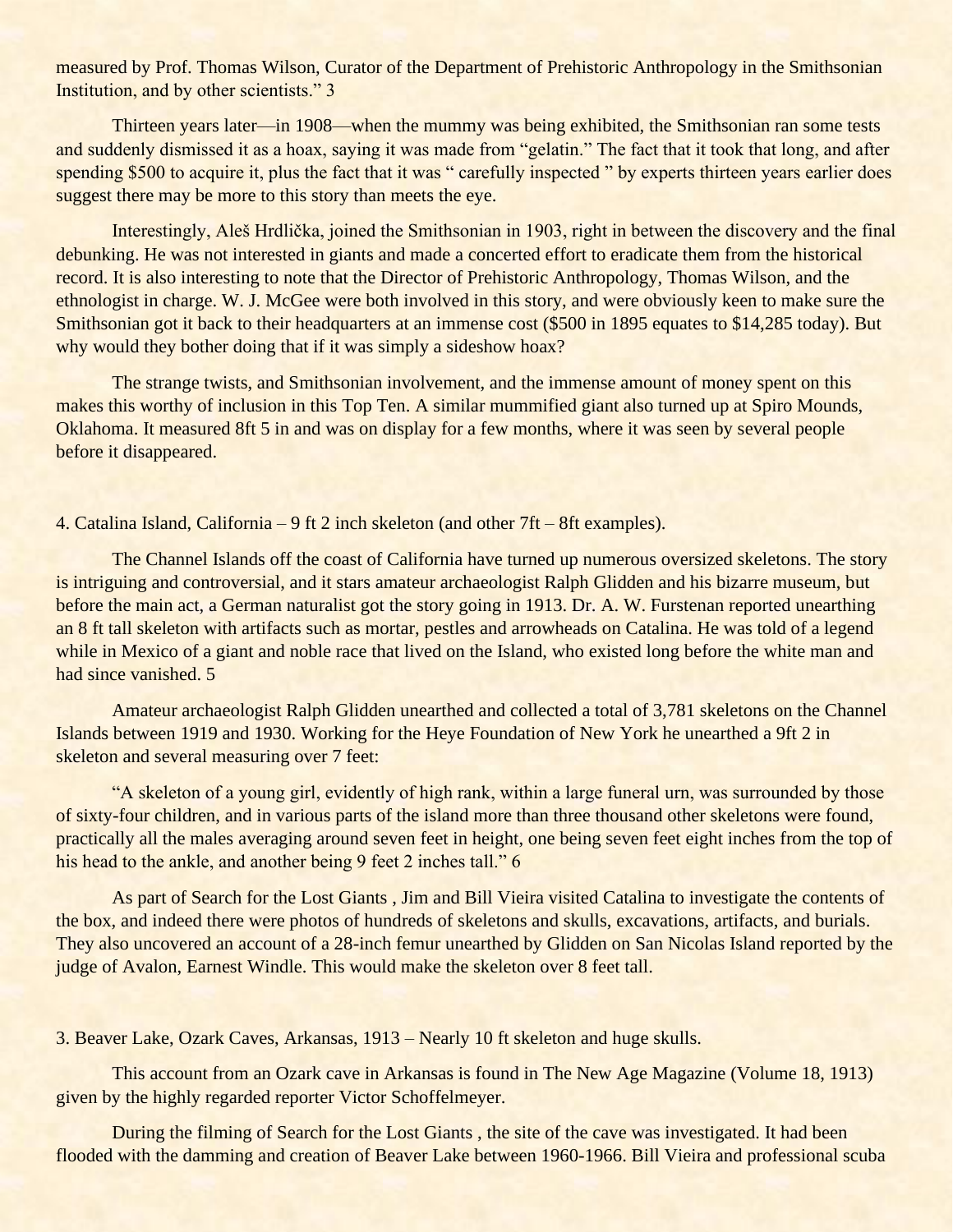diver Mike Young dived into the lake and found a huge shelter cave believed to be the site of the skeletal finds. While a 70ft stone wall was found at the entrance of the cave, showing likely human habitation, no more clues were forthcoming. Text from the original article reads as follows:

"While the historical features of the Ozarks held our attention, by far the most fascinating discovery was one made by an aged recluse and naturalist who for ten years had lived in a shelter cave near where we camped. "Dad" Riggins spent much of his time digging in the ashes which form the floor of many of these caves. At a depth of more than three feet he found the remains of several giant human skeletons, including an almost perfect skull which differed in many particulars from a modern specimen. When partly joined the largest skeleton was almost ten feet tall. "Dad" Riggins showed us hieroglyphics covering the Palisades thought to be thousands of years old." 7

## 2. Lompock Rancho, California, 1819 – 12 ft skeleton.

Hugh investigated this famous report back in November 2008, by visiting the area of the ranch it was discovered on.

"In 1819 an old lady saw a gigantic skeleton dug up by soldiers at Purisima on the Lompock Rancho. The natives deemed it a god, and it was reburied by direction of the padre."

This short report re-emerged with a broader range of details in 1833 and now various authors and websites repeat the same story. It goes something like this: Soldiers digging a pit for a powder magazine at Lompock Rancho, California, hacked their way through a layer of cemented gravel and found a 12ft sarcophagus. The skeleton of a giant man about twelve feet tall was found inside. The grave was surrounded by carved shells, huge stone axes, two spears and thin sheets of porphyry (purple mineral with quartz) covering the skeleton. These were covered with unintelligible symbols. He had a double row of teeth, both upper and lower. The soldiers consulted a local tribe of Indians, who after going into trance, exclaimed they were geographically displaced Allegewi Indians from the Ohio Valley area. When the natives began to attach some religious significance to the find, authorities ordered the skeleton and all the artifacts secretly reburied.

No further information is available so it is impossible to verify this information, but numerous other skeletons of this height have been reported in such newspapers at The New York Times . Two further 12ft examples were reported in Jeffersonville, Kentucky ( The New York Times , May 22, 1871) and Barnard, Missouri ( The Providence Evening Press , September 13, 1883). Furthermore, a 13ft example was said to have been unearthed in Janesville, Wisconsin ( The Public Ledger , August 25, 1870) and even bones that were estimated to be from a skeleton 14ft tall at Etowah Mounds ( The New York Times , April 5, 1886). These are all well out of the normal range for humans but are worth noting here as these immense sizes pop up again and again in well-respected newspapers.

### 1. West Hickory, Pennsylvania, 1870 - 18ft skeleton.

The headline of this chart-topper reads: " The Cardiff Giant Outdone: Alleged Discovery of a Giant in The Oil Regions ." This report originally came from the Oil City Times in 1870 and underneath the immense armor, it revealed some startling anatomic oddities, and a skeleton that reached a staggering height (the tallest example we have come across):

"They exhumed an enormous helmet of iron, which was corroded with rust. Further digging brought to light a sword which measured nine feet in length."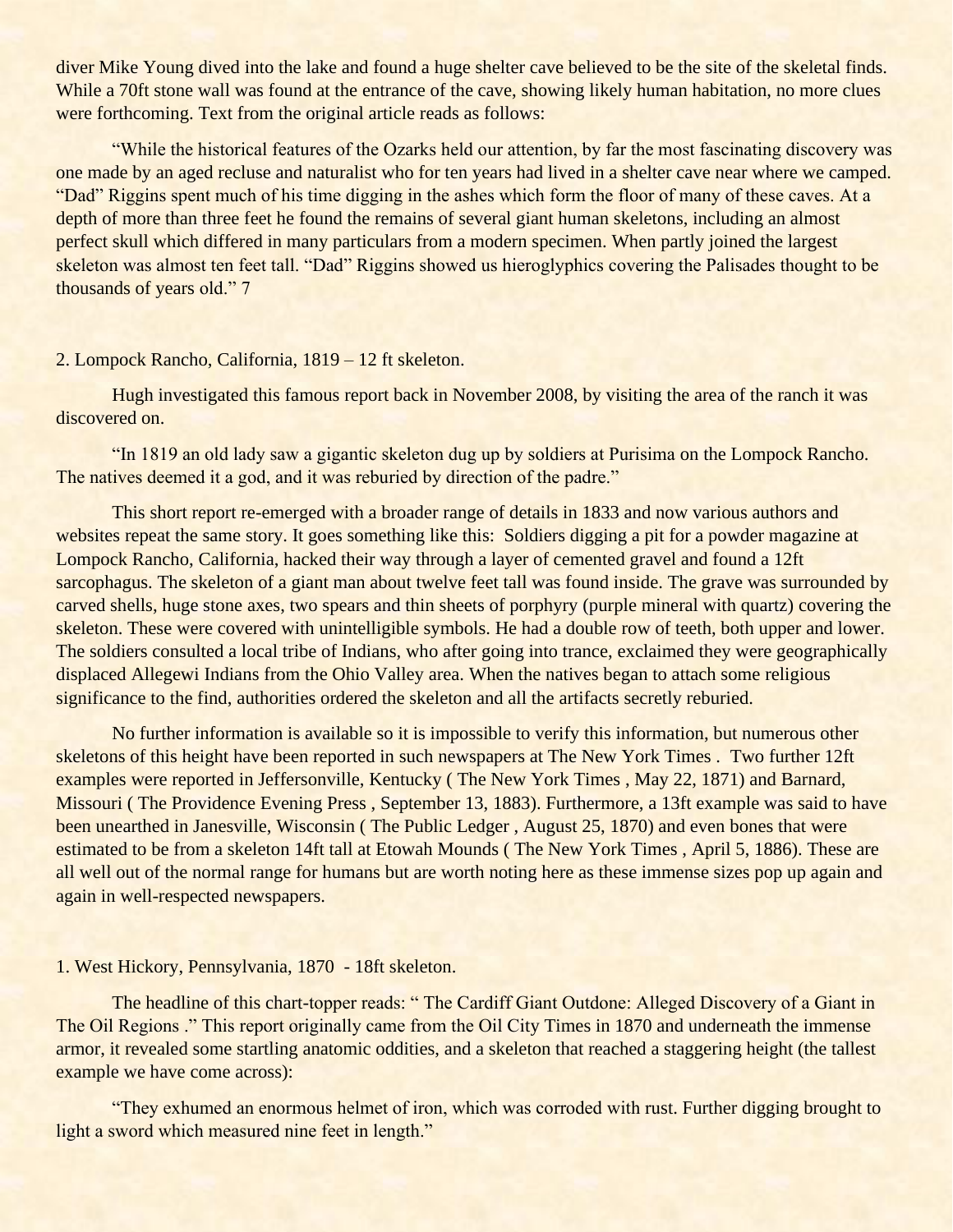The report continued that they had discovered:

"...a well-preserved skeleton of an enormous giant...The bones of the skeleton are remarkably white. The teeth are all in their places, and all of them are double, and of extraordinary size."

It was estimated to be 18 feet tall, and the bones were being prepared to be sent to New York. Clearly, however, this could be an exaggeration, as 18ft is unheard of in the historical record, but the matter-of-fact description is intriguing. Interestingly the discovery was reported to be buried 12 feet below a mound, so it could suggest a deep antiquity, however tall he was.

We hope this tiny selection of accounts leaves one realizing there may be some truth to these reports (although numbers 9 and 10 cannot be verified, and they are well beyond the established scope of human height). We do not believe they are all authentic, but what you have read here constitutes only 1% of what we have in our archive. We include 250 of these accounts in our book Giants On Record: America's Hidden History, Secrets in the Mounds and the Smithsonian Files .

The genesis of the North American giants is shrouded in mystery, but we believe that they were involved in the sophisticated Mound Building cultures of the Mid-West, as royal tombs with reported enormous skeletons were often found within them. There are many Native legends that place them in the era of the Megafauna (mammoths, mastodons, sabre-tooth tigers etc.) at around 13,000 years ago. There are dozens of oral histories that revere them as gods, and sometimes as fearsome cannibalistic warriors. Great wars were said to have taken place between these titans, and prehistoric battlefields with oversized bones and weapons were frequently reported by early colonial farmers. Eyewitness accounts of live giant giants were reported by English and Spanish explorers and even some of the early presidents. Mystics such as Edgar Cayce, Rudolph Steiner, Madame Blavatsky as well as the Rosicrucians and Freemasons all regarded giants as a reality.

The origins of the North American giants are hotly debated by independent researchers, academics and skeptics, but there is now enough data to begin serious research into the subject. We cover all the theories of their origins in our new book, ranging from the Denisovans of Siberia to the Nephilim of the Bible Lands. There is also compelling evidence that the giants may have originated within the Americas.11 Hundreds of Native American creation myths and oral histories attest to this, with the giants being mentioned in the stories from remote times. One example can be found in the writings of Tuscarora Indian David Cusick in his book Six Nations (1825). He states that when the Great Spirit made the people, some of them became giants.

However, most people don't believe in giants, but rather scoff at the idea, saying it's all just folklore that got mixed up and sensationalized by newspaper journalists. We disagree, as there is ample evidence within Native American mythology, genetic data, ethnological studies, scientific reports, early excavation records, first-hand accounts, and discoveries featured in newspapers and town history books to suggest otherwise. Now is the time for academia to take a look at this data, and to investigate what really happened at the Smithsonian, as an important chapter in human history is on the verge of being lost forever.

By: Hugh Newman and Jim Vieira

Jim Vieira and Hugh Newman have been working together investigating Native American stone and earthen constructions, Native oral history and the giant skeletons of North America for nearly ten years. They starred together on the History Channel TV show Search for the Lost Giants (2014) and have recently co-authored Giants On Record: America's Hidden History, Secrets in the Mounds and the Smithsonian Files (2015). Jim and his brother Bill also starred on the recently aired History Channel special Roanoke: Search for the Lost Colony (2015). Jim is a stonemason and lives in Ashfield, Massachusetts. Hugh is an explorer, antiquarian and author of Earth Grids: The Secret Patterns of Gaia's Sacred Sites (Wooden Books 2008). He has several articles published on Ancient Origins website and has been a regular guest on History Channel's Ancient Aliens. He lives in Glastonbury, England. His websites are www.megalithomania.co.uk and www.hughnewman.co.uk